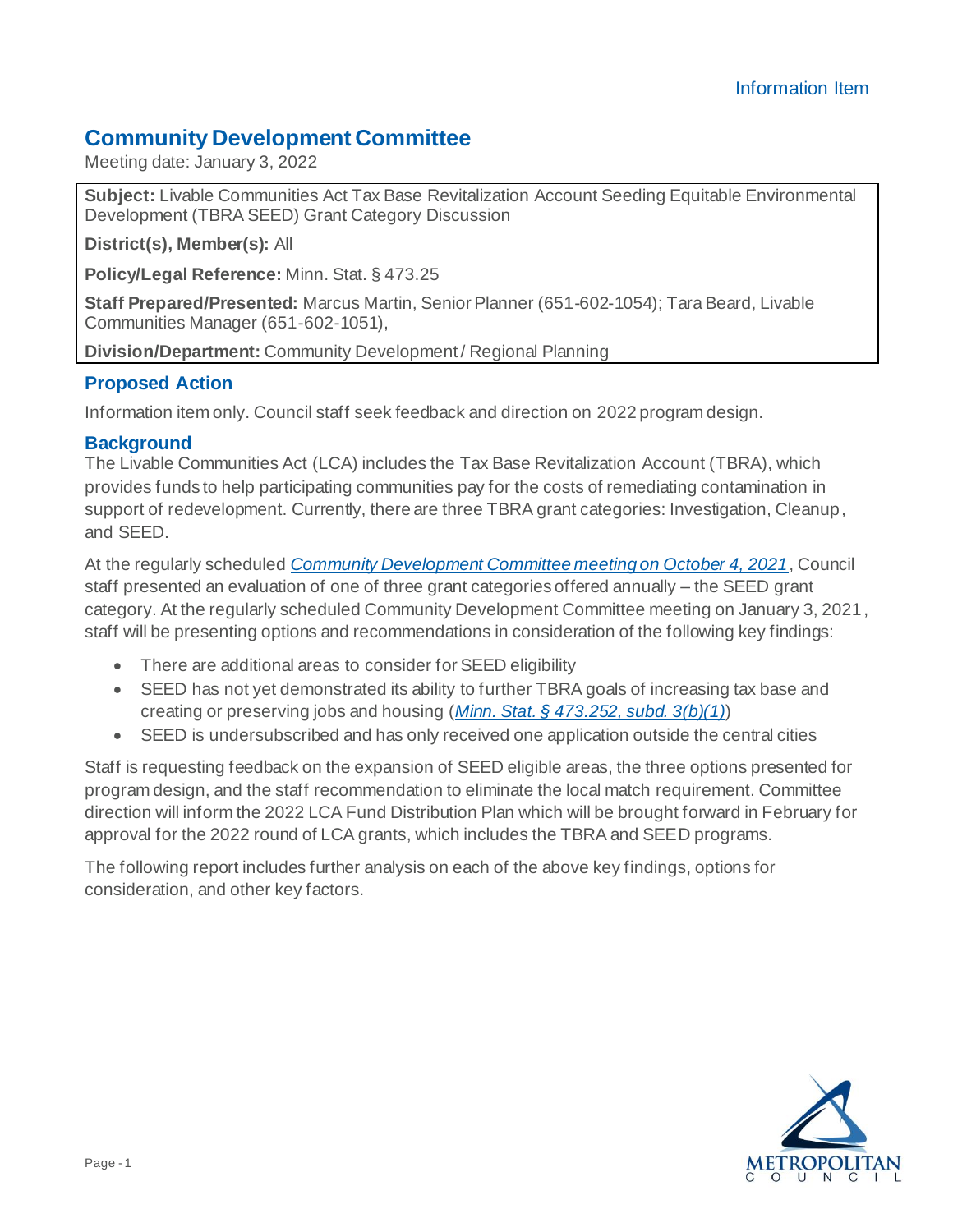# **Expanding SEED Eligible Areas**

# *Current SEED Eligible Areas*

SEED was developed with the intention of addressing equity and poverty by encouraging redevelopment through site investigation and contamination cleanup within census tracts identified as areas of concentrated poverty. A key program element included allowing grant funds to be awarded on sites with potential for redevelopment rather than an identified redevelopment project. Sites with a redevelopment project are encouraged to apply to one of the other existing TBRA grant categories.

Locations eligible for SEED grants include current and historic areas of concentrated poverty (ACPs), or properties located within 150 feet of ACPs. ACPs measure poverty at 185% of the federal poverty threshold, or \$23,828 a year for an individual in 2021. Census tracts where more than 40% of the population met that threshold are considered ACPs. Some ACPs also have concentrations over 50% of Black, Indigenous, and other residents of color.

# *Future SEED Eligible Areas*

Staff have been exploring whether or not additional geographic data should be considered to expand eligible locations for SEED grants and create more opportunities to achieve program goals.

In addition to ACPs, staff considered the following data to explore additional parts of the region where the SEED goal of addressing equity and poverty could be met, as shown in Table 1 below.

| <b>Data</b>                                                                                   | <b>Consideration</b>                                                                                                                                                                                                                |
|-----------------------------------------------------------------------------------------------|-------------------------------------------------------------------------------------------------------------------------------------------------------------------------------------------------------------------------------------|
| <b>Building Permit</b><br><b>Activity</b>                                                     | Little or no building permit activity may indicate a softer market for<br>redevelopment, and fewer opportunities for economic growth in the<br>community                                                                            |
| <b>Concentrations of</b><br>low-wage jobs                                                     | Areas of the region with concentrations of low wage jobs may indicate where<br>opportunities for individual economic growth are limited                                                                                             |
| <b>Concentrations of</b><br><b>Black, Indigenous,</b><br>and other<br>populations of<br>color | Areas of the region where shares of BIPOC residents are higher than the<br>regional average of 31%                                                                                                                                  |
| <b>Concentrations of</b><br>low-income<br>households                                          | Areas of the region where extremely low-income households (households<br>earning \$35,000 or less) represent more than 40% of all households in that<br>census tract. The regional share of households at this income level is 20%. |

**Table 1. New data considerations for SEED eligibility**

The following map (Map 1) shows what census tracts would be added to existing SEED eligible areas when the additional data described above is considered in the following ways:

- 1. Census tract fulfils one of the concentration criteria (low-wage jobs, BIPOC populations, lowincome households) AND have 3 or less new construction building permits pulled in the last 5 years (multi-family or non-residential only),
- 2. If the concentration of low-wage jobs is the only criteria satisfied, only tracts with 400 or more jobs are considered, and
- 3. All tracts have to have at least 0.5% of their area (approximately 7 acres) have a planned land use that is multi-family, commercial, office, mixed

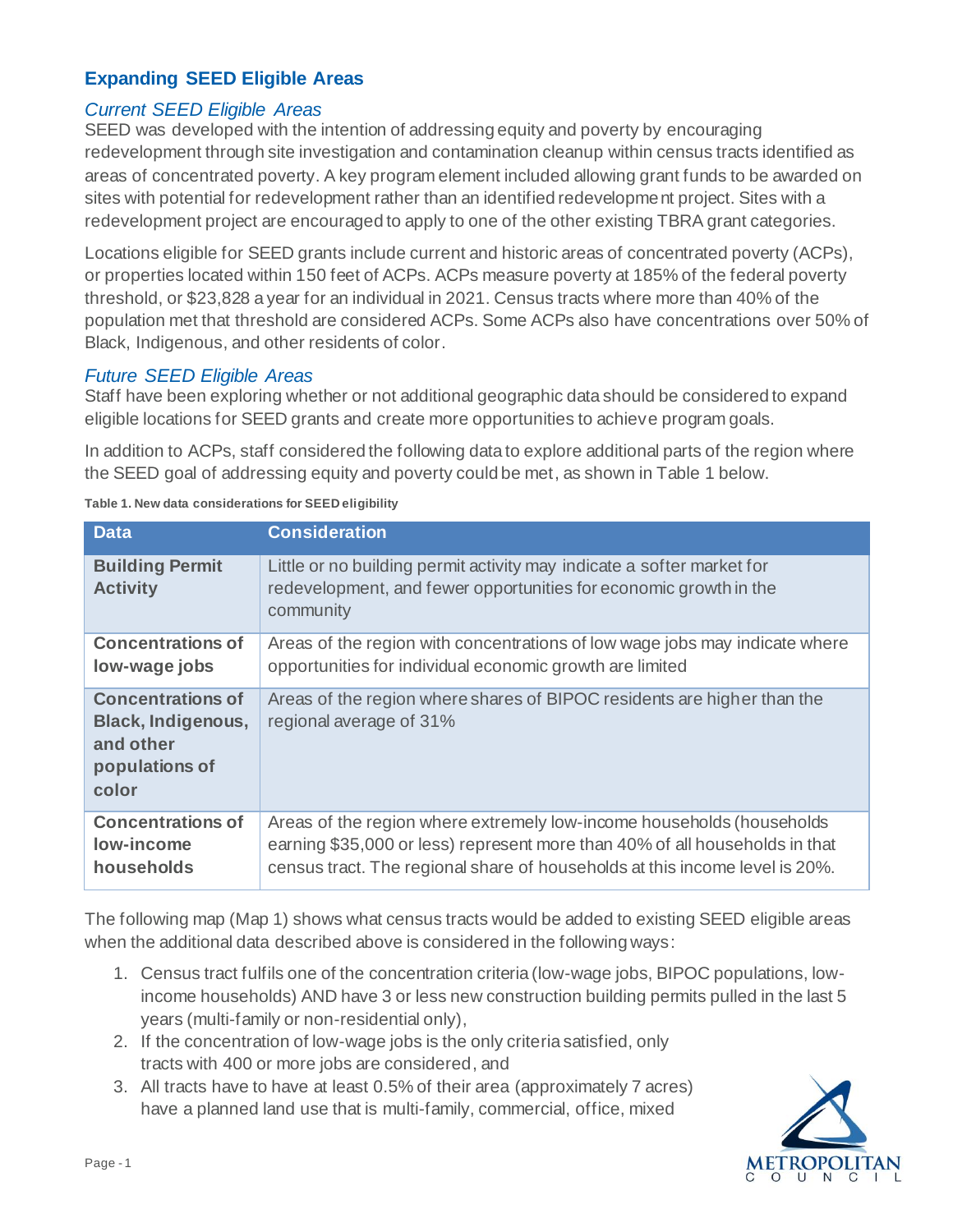use, or industrial land use (these are land uses that are compatible with competitive SEED projects)





If these new data are added to ACPs, there would be an increase of 63 census tracts and 15 cities that would have SEED eligible areas in 2022 as illustrated in Map 1. Staff recommends the addition of these areas to SEED eligibility to broaden where equitable environmental development could be supported. As staff has noted previously, SEED has consistently been under-subscribed and almost all applications have come from the two central cities; this expansion may have the secondary benefit of increasing the number and geographic diversity of future applications.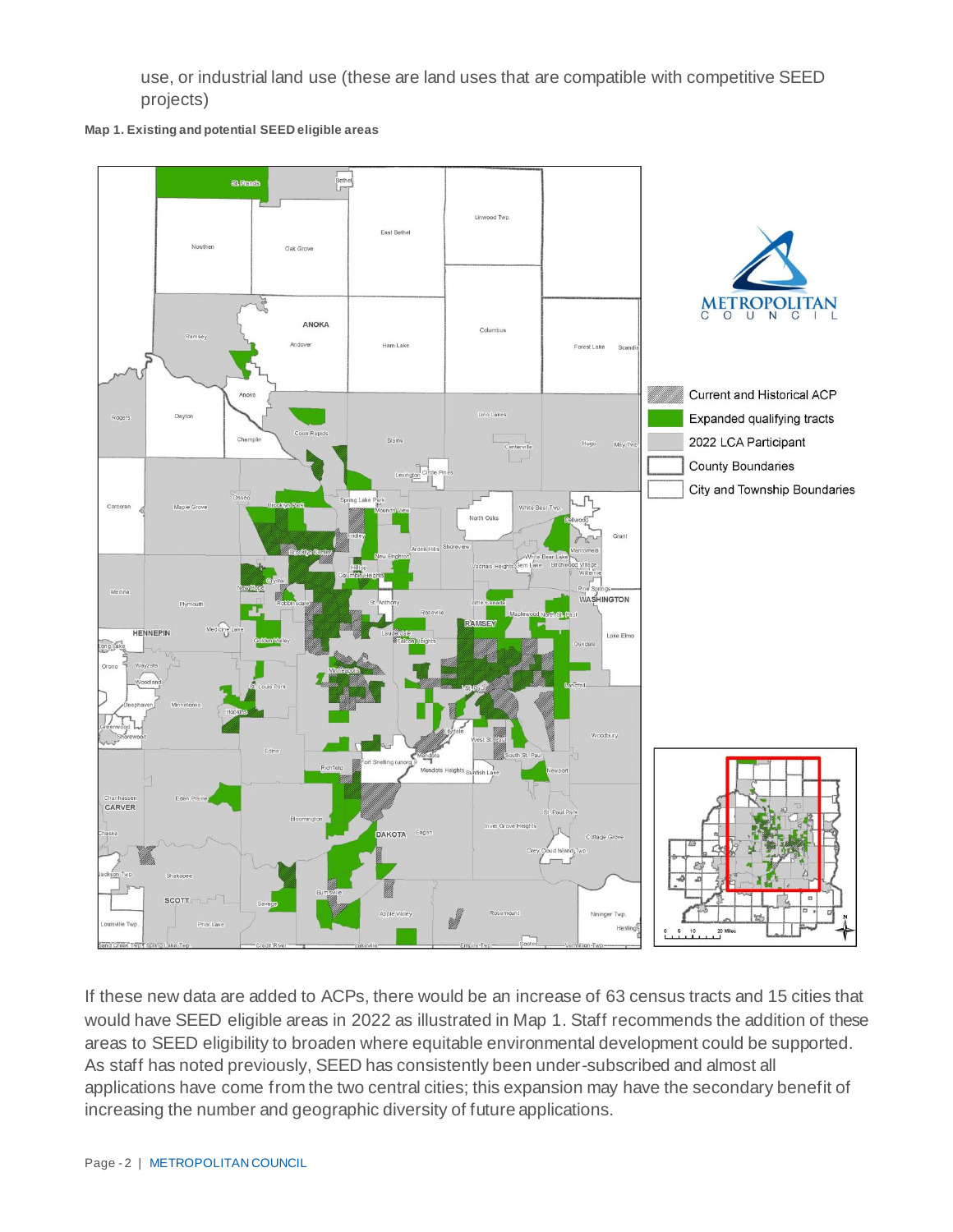#### **Program Focus and Outcomes**

The SEED program uniquely eliminates the need to have an identified redevelopment project when the site is in an area of focus for geographic equity. While prior applications demonstrated varying potential for redevelopment, as staff have previously reported, no redevelopment outcomes have materialized to date on sites that have received SEED awards. (A few sites are close to breaking ground, but it is not clear that SEED funding was a significant factor in catalyzing the redevelopment.)

Another way to consider SEED outcomes is by looking at how much funding awarded has been spent investigating and cleaning up sites. Half of the sites awarded in 2019 or earlier with SEED grants have used most of the funding to improve development prospects soon after award (projects awarded in 2020 or 2021 would not be expected to have spent down all funds).

SEED funding is intended to be patient and impactful. The grants support investigation and partial cleanup on sites that are not expected to redevelop immediately, particularly in areas that experience socio-economic and racial disparities. At the same time, the grants are also expected to meet statutory purpose of all TBRA funds is to increase tax base and the creation or preservation of living wage jobs and housing.

Below are options that consider different balance points for the two goals of meeting statutory goals and providing patient funds that have the potential to further equitable outcomes. All options assume the expansion of SEED eligible areas as described in the first section.

#### *Option 1: Maintain Current Program Design*

Option 1 favors the flexibility and patience to continue to "plant seeds" for redevelopment that increase the potential for equitable development outcomes. This option would continue to accept SEED applications for eligible sites that have redevelopment potential but no identified project. If the program continues to operate under this current design, staff recommend another evaluation in 2025 to consider if that patience and flexibility are sufficiently achieving TBRA goals.

#### *Option 2: All projects in SEED-eligible locations must apply to SEED*

Option 2 attempts to most equally balance potential equity outcomes with the statutory goals of TBRA. It would require all projects in SEED eligible locations to apply to the SEED program rather than to the general Investigation or Cleanup programs. As a result, sites without identified redevelopment projects would compete with sites with identified redevelopment projects. Though sites with unidentified projects would be less competitive, they could still receive funding if qualifying applications *with* identified redevelopment projects did not request all available funding. If the program were shifted to this design, staff would present options for funding availability for SEED and regular TBRA to account for the anticipated shift in funding requests across the two programs at a future committee meeting.

### *Option 3: Absorb SEED into regular TBRA*

Option 3 prioritizes the statutory goals of TBRA most stringently but eliminates the ability of projects without an identified redevelopment project to receive funds. Priority would be given to projects located in what are now SEED eligible locations but would evaluate projects most impactfully on the identified project outcomes around jobs, housing, tax base, and compact, connected development.

#### **Additional Considerations**

SEED applications have primarily come from the central cities, though SEED eligible areas include census tracts in 22 different LCA-participating cities in the region. There are a variety of reasons that can account for this: